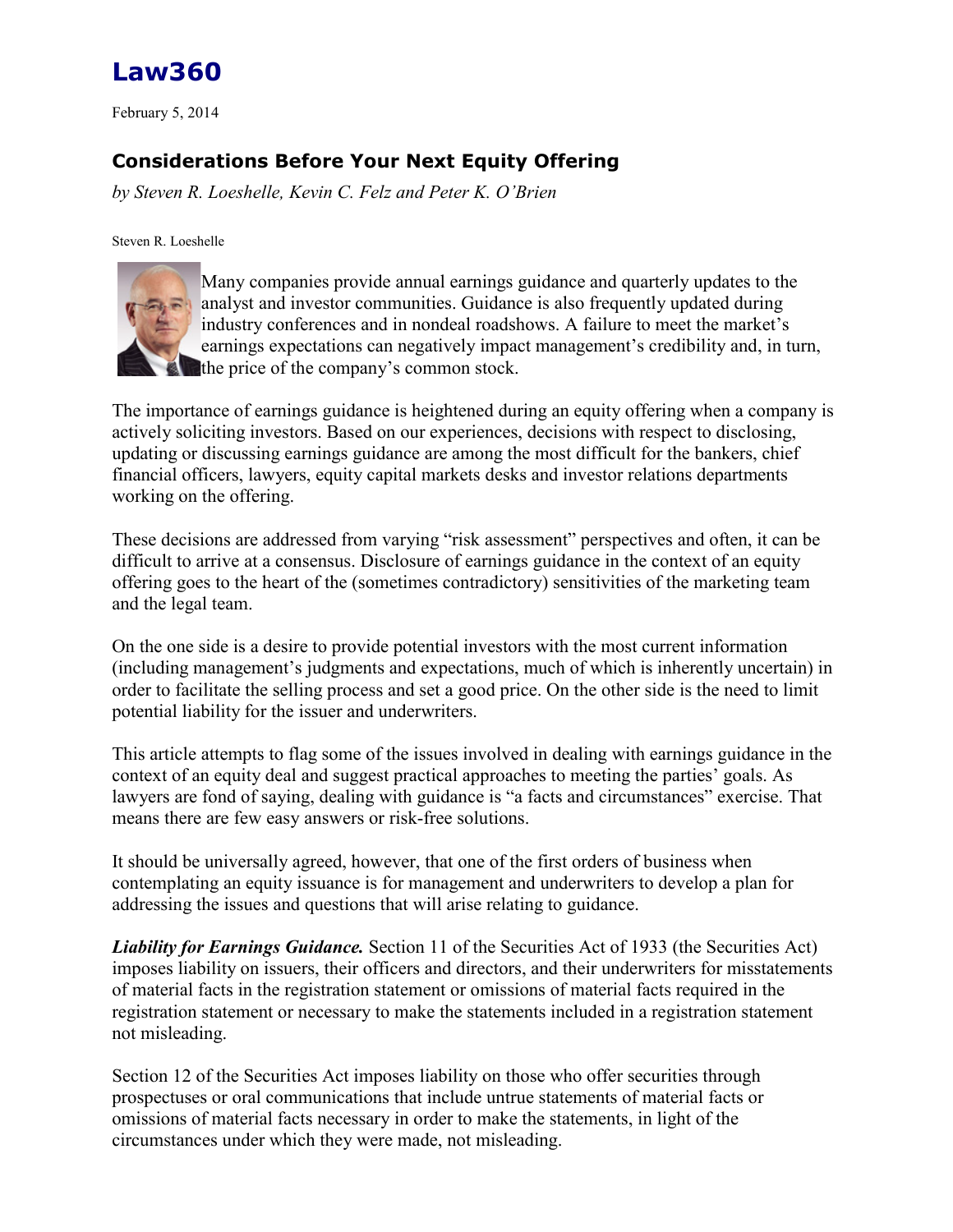Rule 10b-5 under the Securities Exchange Act of 1934 (the Exchange Act) imposes liability on any person who, in connection with the purchase or sale of a security, makes any untrue statement of a material fact or omits to state a material fact necessary in order to make the statements made, in light of the circumstances under which they were made, not misleading.

If guidance is included (or incorporated by reference) in a prospectus for an equity offering, a plaintiff will generally have three avenues to allege a claim: (1) Section 11, (2) Section 12 and (3) Rule 10b-5. If guidance is not included (or incorporated by reference) in a prospectus (or in the roadshow for the deal),[1] a plaintiff normally will only be able to allege a claim for faulty guidance under Rule 10b-5.

Being limited to the Rule 10b-5 liability standard is desirable because Rule 10b-5, unlike Sections 11 and 12, requires the plaintiff to prove the additional element of "scienter," which includes an intent to defraud, a reckless disregard for the truth or "an extreme departure from the standard of ordinary care." Depending on the circumstances, it could be substantially more difficult for a plaintiff to succeed on simply a Rule 10b-5 claim, as opposed to a claim under Section 11 or 12.

*Guidance is material information, but typically excluded from the prospectus.* There is no doubt that earnings guidance is material information to equity investors. Indeed, it is hard to imagine information that equity investors would consider more important than management's expectations of performance.

Although the U.S. [Securities and Exchange Commission](http://www.law360.com/agencies/securities-and-exchange-commission) generally encourages issuers to disclose forward-looking information, issuers are not required to disclose earnings guidance in the prospectus for an equity deal. This can sometimes be a difficult concept for nonsecurities lawyers; after all, if guidance is material, doesn't it need to be included in the prospectus?

On the contrary, the applicable SEC disclosure rules do not require management to predict earnings, but only to identify known trends as a component of management's discussion and analysis of historical financial results.

Another question that issuers often ask is: If earnings guidance is important to investors, why shouldn't it be disclosed? In the context of an equity offering, the answer requires a weighing of potential benefits and potential liabilities by the company and underwriters.

Because of its uncertain nature, guidance is inherently risky from a liability standpoint. Companies and underwriters are reluctant to accept the risk of claims of misleading guidance when earnings projections fail to be realized. This risk is especially prevalent in equity deals because, as opposed to investment grade utility bonds, equity is much more volatile. Losses that are the result of market price fluctuation may lead investors to look for opportunities to claim they were misled.

Given this concern, most companies choose not to include guidance in equity offering documentation. Instead, most provide guidance via press releases at regularly scheduled intervals, usually the quarterly "earnings releases" that announce results to the market, or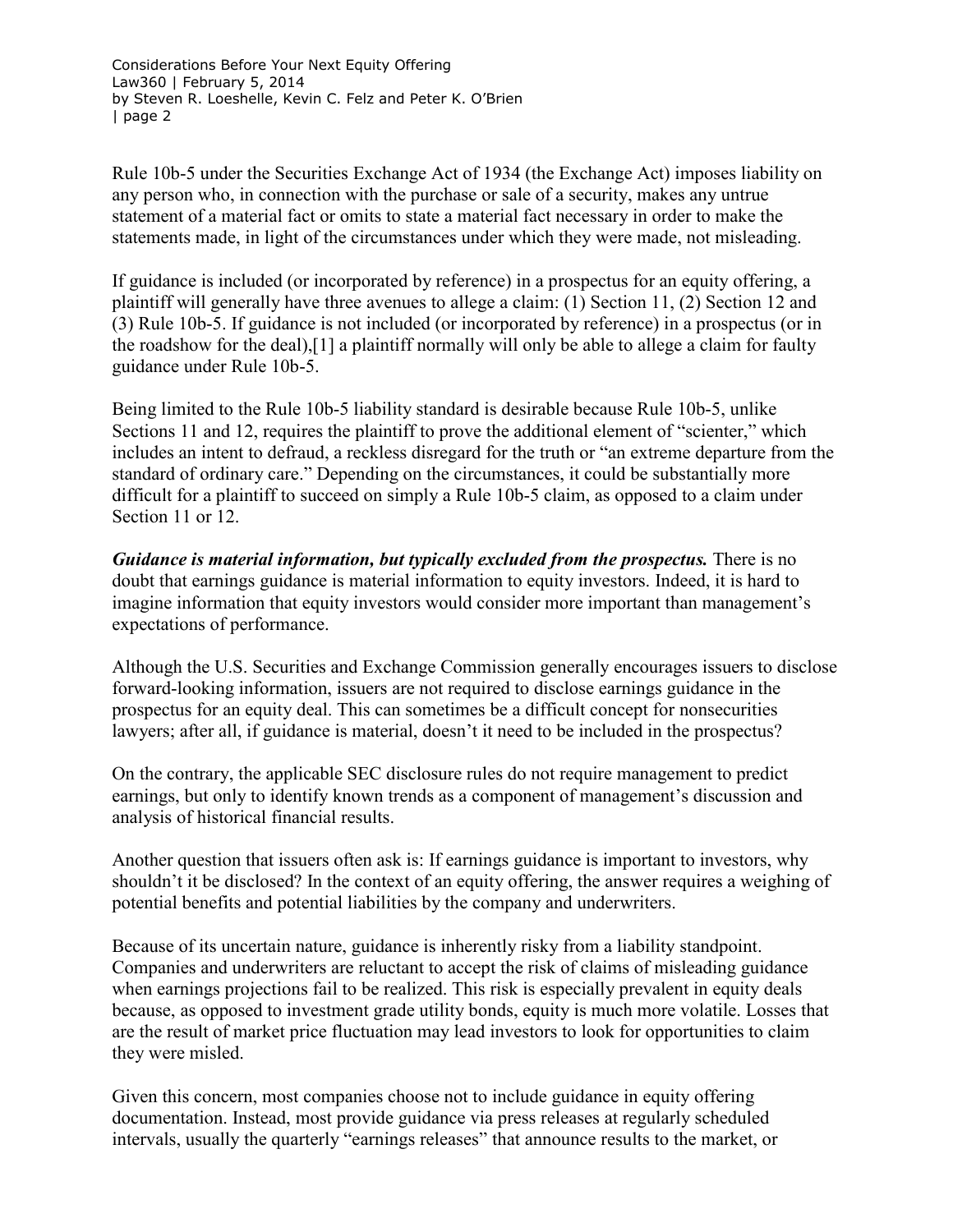investor slides in connection with industry conferences or nondeal roadshows.

These press releases and investor slides are typically "furnished" and not "filed" with the SEC and, as a result, are not incorporated by reference into the prospectus. By excluding guidance from the prospectus, liability surrounding the guidance should be typically limited to claims under Rule 10b-5. As discussed below, the proximity of guidance releases to an offering can create issues for this separation.

*Guidance should be current at the time of an offering.* As a general matter, under applicable case law, there is no affirmative duty to update earnings guidance in most circumstances. When selling equity, however, if a company chooses not to update/reaffirm guidance at the time of the issuance, management should be comfortable that guidance remains current.

In the context of an equity deal, if management knows that guidance will need to be adjusted downward when next addressed, management must consider the consequences of proceeding with an equity deal in the context of such "stale" guidance — namely, that their equity is likely to lose value upon disclosure of the revised guidance.

At the very least, that scenario would risk alienating investors who purchased in the context of the old guidance and could lead to claims of disclosure omissions in the actual offering documents. If guidance is not current at the time of an equity offering, management has two options: (1) adjust guidance contemporaneously with the offering or (2) delay the offering until guidance is updated in the ordinary course.

*Press releases that update guidance and are contemporaneous with an equity offering may be deemed offering documents, but Rule 168, if available, provides significant flexibility.* If guidance is revised in proximity to an equity offering, there is a risk that it may be deemed to be included in the offering materials, even if it is not included in the prospectus.

Any written communication (including, depending on circumstances, certain electronic communications such as webcasts) that "conditions the market" for an offering of securities could be deemed to be a prospectus under the broad definitions of "offer" and "prospectus" in the Securities Act.

Even a statement that doesn't mention the offering, such as a description of the company's business, new opportunities, corporate developments or a guidance announcement, may be considered a prospectus if it "conditions the market" for an offering. If deemed a prospectus, the communications will be part of the offering package for which both the issuer and the underwriters will have liability, which may include Section 12 liability.

These issues are avoided for a communication that can meet the standards of Rule 168, a safeharbor rule that allows certain issuers to launch an equity deal contemporaneously with a regularly scheduled release of guidance.

Specifically, most companies could utilize the safe harbor of Rule 168 in an equity offering if (1) the company has previously disseminated guidance in the ordinary course of business and (2) the timing, manner and form in which the guidance is released is consistent with the past such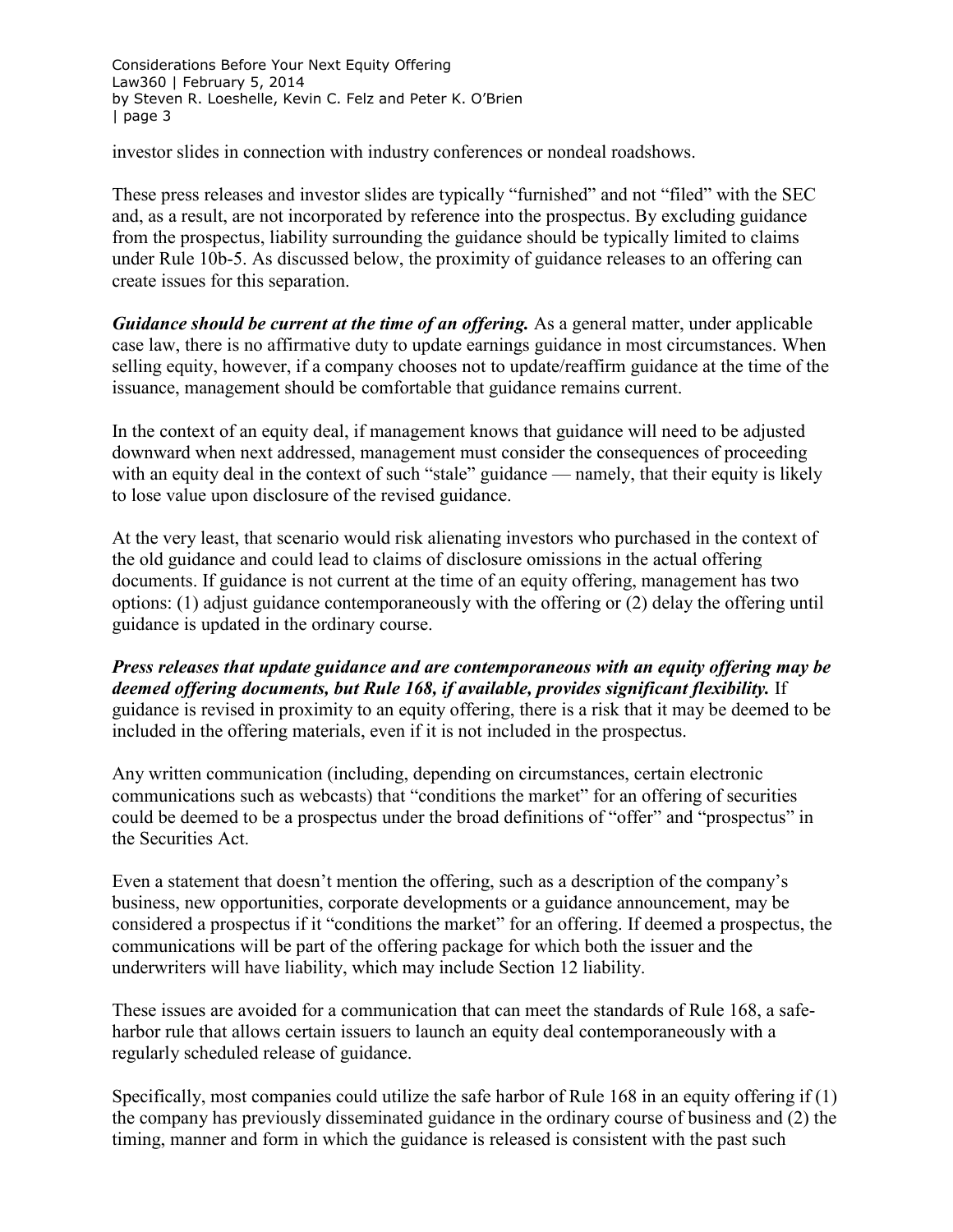releases.

For some issuers, such as those in the utility industry, Rule 168 is extremely helpful because there are many regularly scheduled industry conferences and investment banking events at which utilities regularly present and reaffirm/update earnings guidance.

In the case of such issuers, these events are in addition to the other regularly scheduled occasions — such as quarterly earnings calls — where utilities announce guidance. To the extent an equity deal is launched contemporaneously or soon after one of these events that the issuer has traditionally utilized to present guidance, the guidance should meet the "timing, manner and form" test of Rule 168.

Rule 168 does, however, have some very rigid restrictions. Rule 168 is expressly not available for communications that contain information about the offering or that are disseminated as part of the offering activities. Practitioners should pay special attention to the quarterly earnings releases and webcasts containing or referencing guidance when an offering is to be made contemporaneously or shortly thereafter.

Ideally, there should be no references to the offering in either the earnings release or the webcast. If circumstances make that impossible, counsel should be consulted as to what may be said about an offering. Counsel will often give company officers a "script" of exactly what may be said about the offering during these events, and advise the officers to avoid going "off-script."

The toughest issues often arise during the part of the event that cannot be scripted: the questionand-answer session with analysts. Analysts will often want to know about plans for equity issuances.

A review of historic transcripts from companies during these events will reveal that the vast majority of CEO/CFOs will respond to questions about a contemporaneous equity deal with a terse suggestion to look at the company's SEC filings or even refuse to answer any such questions due to securities law concerns. Careful lawyers will prepare management regarding what they can and cannot say in response to such questions.

*If earnings guidance is included in the prospectus, take steps to limit liability.* Some transactions will inevitably occur when the Rule 168 safe harbor is not available and guidance must be updated because management's expectations are materially different than previously announced guidance.

Under these circumstances, companies may have little choice but to include (or incorporate by reference) guidance in the prospectus. In such situations, companies should seek to comply with the safe harbor provisions of the Private Securities Litigation Reform Act of 1995.

The PSLRA provides a safe harbor from liability under the Securities Act and the Exchange Act for guidance that is identified as a "forward-looking statement" and is accompanied by "meaningful cautionary statements identifying important factors that could cause actual results to differ materially from those in the forward-looking statements." By accompanying the guidance with meaningful cautionary statements, both companies and underwriters can limit their liability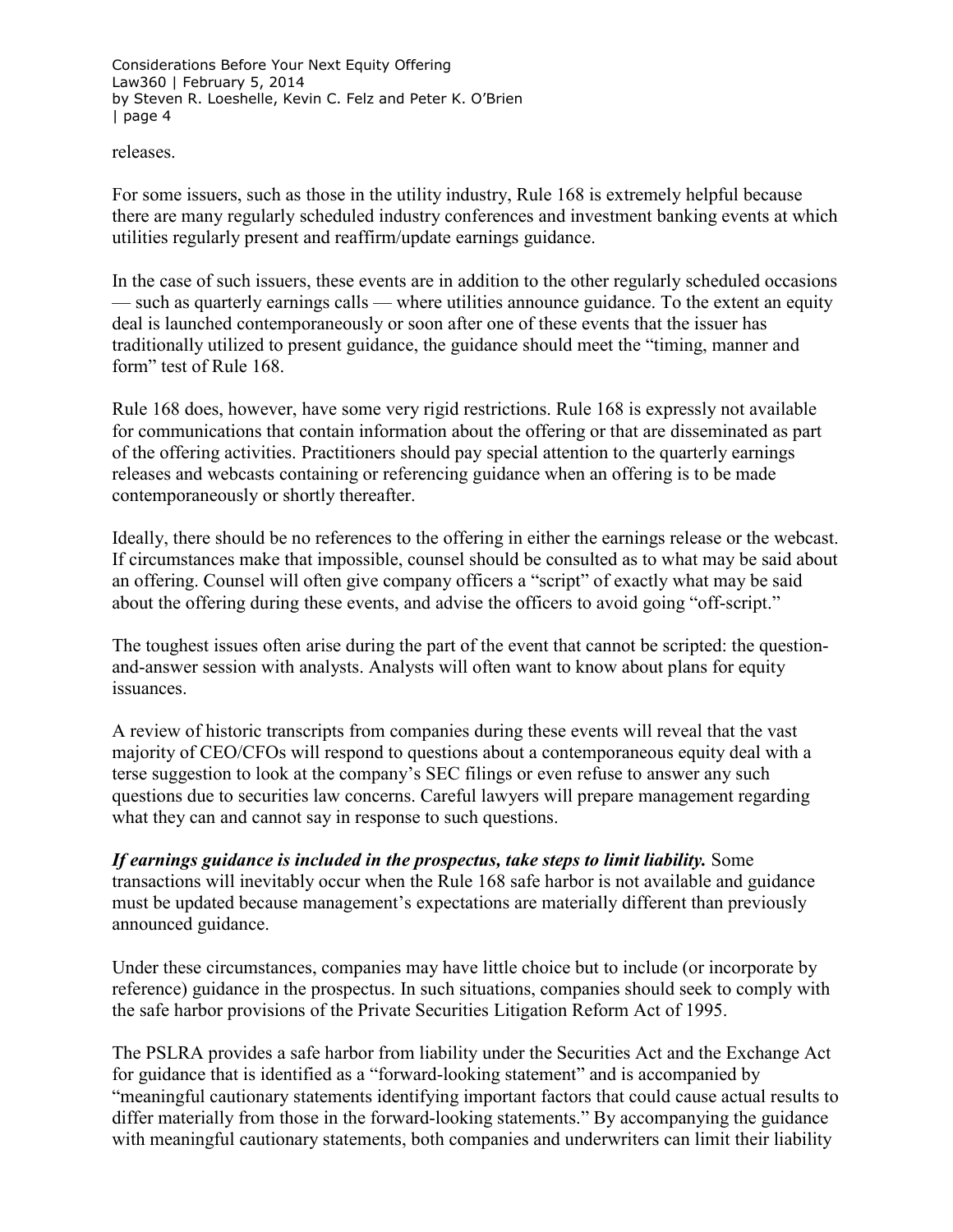under securities laws.

Most prospectuses or underlying Exchange Act documents contain disclosure designed to be responsive to the PSLRA and provide generic coverage for forward-looking statements contained in the entire disclosure package. However, the company should also include key assumptions and factors specifically underlying the guidance. The courts and the SEC have stressed that only meaningful and focused cautionary statements can be relied on to make the safe harbor available.

*Regularly released guidance should be provided in a manner that minimizes pressure to update at the time of the transaction.* Accompanying earnings guidance with key drivers that are assumed in formulating such guidance can minimize or avoid the need for unscheduled updates. Disclosure of these assumptions and qualifications emphasizes the uncertain nature of the projection, and, along with certain other cautionary statements, can entitle the company to statutory defenses from liability claims (as discussed above).

A sensitive driver that would need to be addressed would be number of shares outstanding. Certainly, by assuming a level of outstanding shares that contemplates additional equity as a "driver" of the guidance, the pressure to update for the issuance would be minimized.

Disclosure of future equity issuances, however, is highly sensitive, as such statements may have a dilutive "overhang" effect on stock price and are subject to many uncertainties. Management and underwriters would be wise to discuss this issue early in the transaction process.

*Any decision to include (or incorporate by reference) guidance in the prospectus must be made in consultation with underwriters, and underwriters will need to use diligence for such guidance.* Management and the underwriters should have an understanding of what diligence the underwriters would expect to do with regard to guidance included in the prospectus.

Guidance is typically not addressed by the accountants in the comfort letter. Although comfort alone would not suffice as "reasonable due diligence," the absence of comfort on guidance enhances the need for the underwriters to do diligence on the projections themselves, with assistance from counsel.

Reasonable diligence could include discussions with management as to the assumptions made in formulating guidance, a management representation letter or certificate, a review of reconciliations to historical numbers, or other actions to evidence the reasonableness of the projections. Understanding what will be required in regard to diligence and completing the process as early as possible will minimize the possibility of delay or disruption.

--By Steven R. Loeshelle, Kevin C. Felz and Peter K. O'Brien, [Hunton & Williams LLP](http://www.law360.com/firms/hunton-williams)

*[Steven Loeshelle,](http://www.hunton.com/steven_loeshelle/) [Kevin Felz](http://www.hunton.com/Kevin_Felz/) and [Pete O'Brien](http://www.hunton.com/Peter_OBrien/) are partners in the New York office of Hunton & Williams.*

*The opinions expressed are those of the author(s) and do not necessarily reflect the views of the firm, its clients, or Portfolio Media Inc., or any of its or their respective affiliates. This article is*